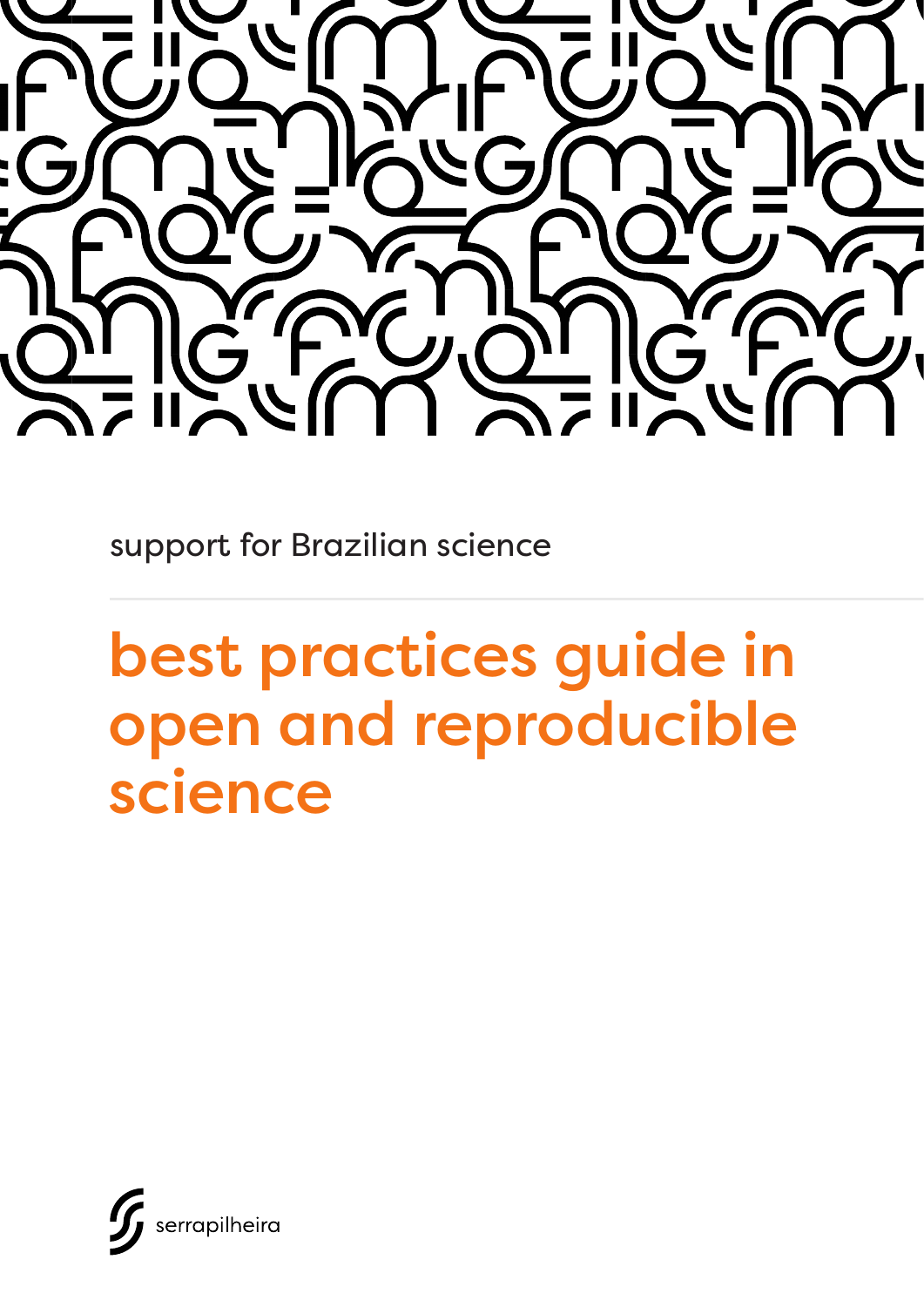# best practices guide in open and reproducible science

Among the basic values of science is the idea that knowledge is part of the common heritage of humanity.<sup>1</sup> The advance of science depends on the validity and strength of its results as well as on the possibility of independently verifying and reproducing them.

Nonetheless, some aspects of the scientific environment set up barriers to data access and limit the reliability of what is published. Due to an incentive system based on publication in specialized journals that are usually associated with commercial publishers, less than half of all published articles are open access.<sup>2</sup> An even smaller fraction of these provide all of their data for independent verification.3,4 This may be why recent surveys in fields like psychology and biomedical science suggest that most published results are not reproducible,<sup>5-7</sup> which implies wasted resources and delays in advancing science.

As an institution dedicated to supporting science in Brazil, Serrapilheira reaffirms its commitment to open science and its expectation that findings from research funded by the institute be published in a transparent manner so that they are accessible, verifiable and reproducible. The guidelines listed below are suggestions for best practices at different stages in the scientific process to achieve these goals.

Obviously, not all the recommendations apply directly to all fields of research. Theoretical physicists and mathematicians, for instance, need not follow orientations related to conducting experiments. On the other hand, guidelines on topics such as scientific publication are valid for all fields, albeit with their own specificities.

## Upon developing a project:

• Perform a careful literature review before starting a project, be it experimental or theoretical. This step will help to avoid duplicating efforts and ensure that authorship of ideas and previous findings is duly attributed. The use of systematic review protocols with explicit research methodologies makes the process more impartial, reproducible and robust as a scientific contribution.8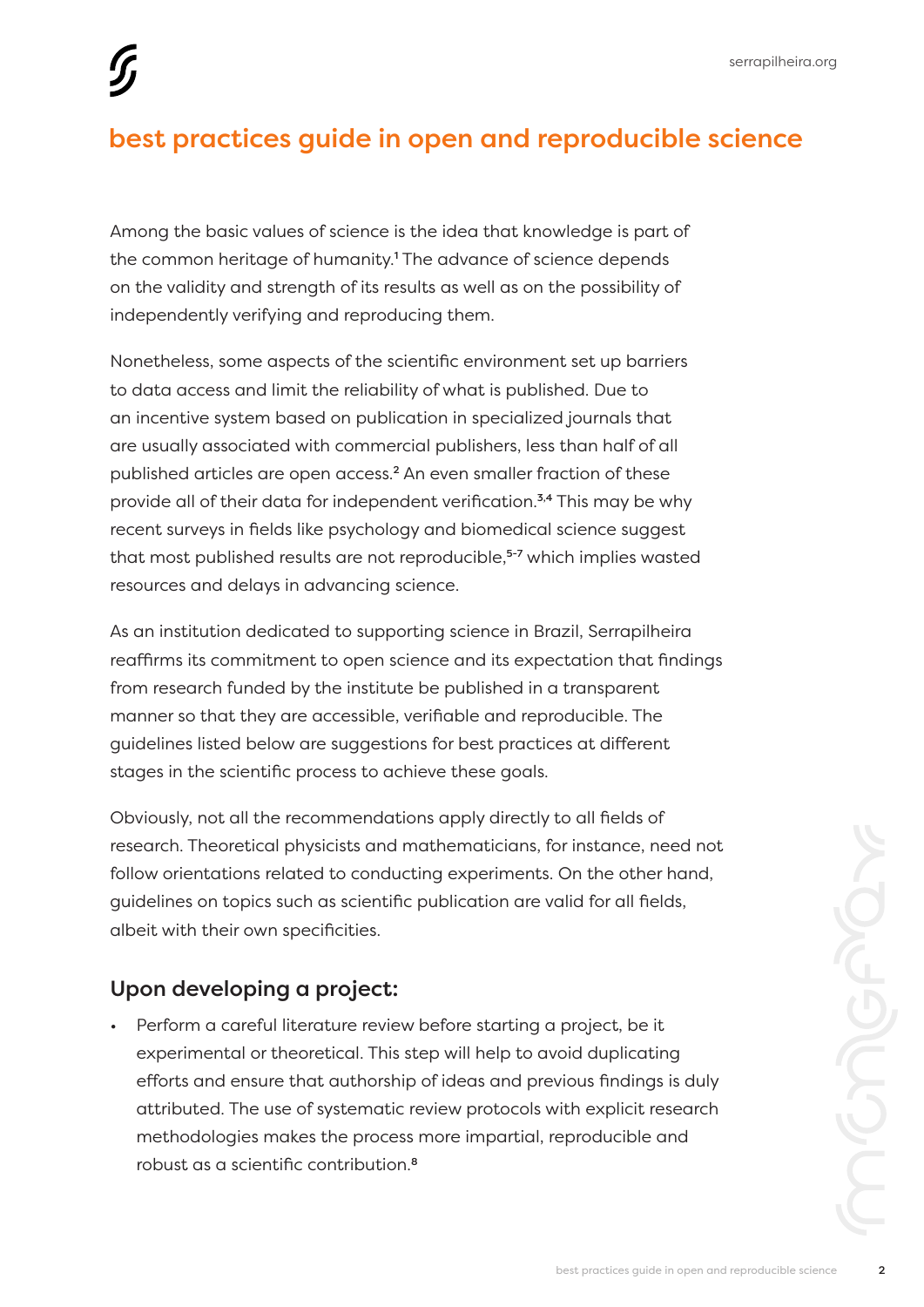- Registering your protocol before collecting data lends greater transparency to the process and makes it possible to verify whether data collection and analysis were carried out as planned in order to differentiate confirmatory from exploratory analyses.9,10 Additionally, this practice allows identification of registered but unpublished studies.11 This step is mandatory for clinical trials<sup>12,13</sup> and can be adopted in different ways in other fields of research. Repositories for protocol pre-registration include [Open Science Framework](https://help.osf.io/hc/en-us/articles/360019930893-Register-Your-Project) and [AsPredicted](https://aspredicted.org/). Protocols may be made publicly available upon registration or embargoed until the data is published.
- One way of getting feedback before carrying out the study—when critiques and suggestions are more likely to have an impact on the project—is to have the protocols peer-reviewed, either as an independent article or as a preliminary submission in journals that accept the Registered Report format, where the methods are reviewed, thus providing preliminary approval of the study if the protocol is followed, regardless of the result.<sup>14</sup> A list of journals that accept this format is available at the [Center for Open Science.](https://cos.io/rr/)
- Before collecting data, make a plan for statistical analysis that includes a sample size calculation. This avoids conducting experiments with low statistical power, which waste resources and generate less reliable results.15 Many online calculators [Power and Sample Size](http://powerandsamplesize.com/) can be used to carry out these calculations.
- When designing your project, remember to include measures and controls for obtaining robust conclusions regardless of the result. It is important to establish criteria for differentiating a "negative" result (in which a certain experimental intervention does not generate the expected result) from a flawed experiment due to methodological problems, to ensure that the latter be sufficiently reliable for publication. Publishing negative results is a fundamental measure to avoid the distortion of scientific knowledge through publication bias.<sup>16,17</sup>
- Establish a data management plan that defines where the data will be stored during and after the project. Include a strategy for copying the data to have a backup and to ensure long-term accessibility, regardless of researcher mobility between laboratories/institutions. Many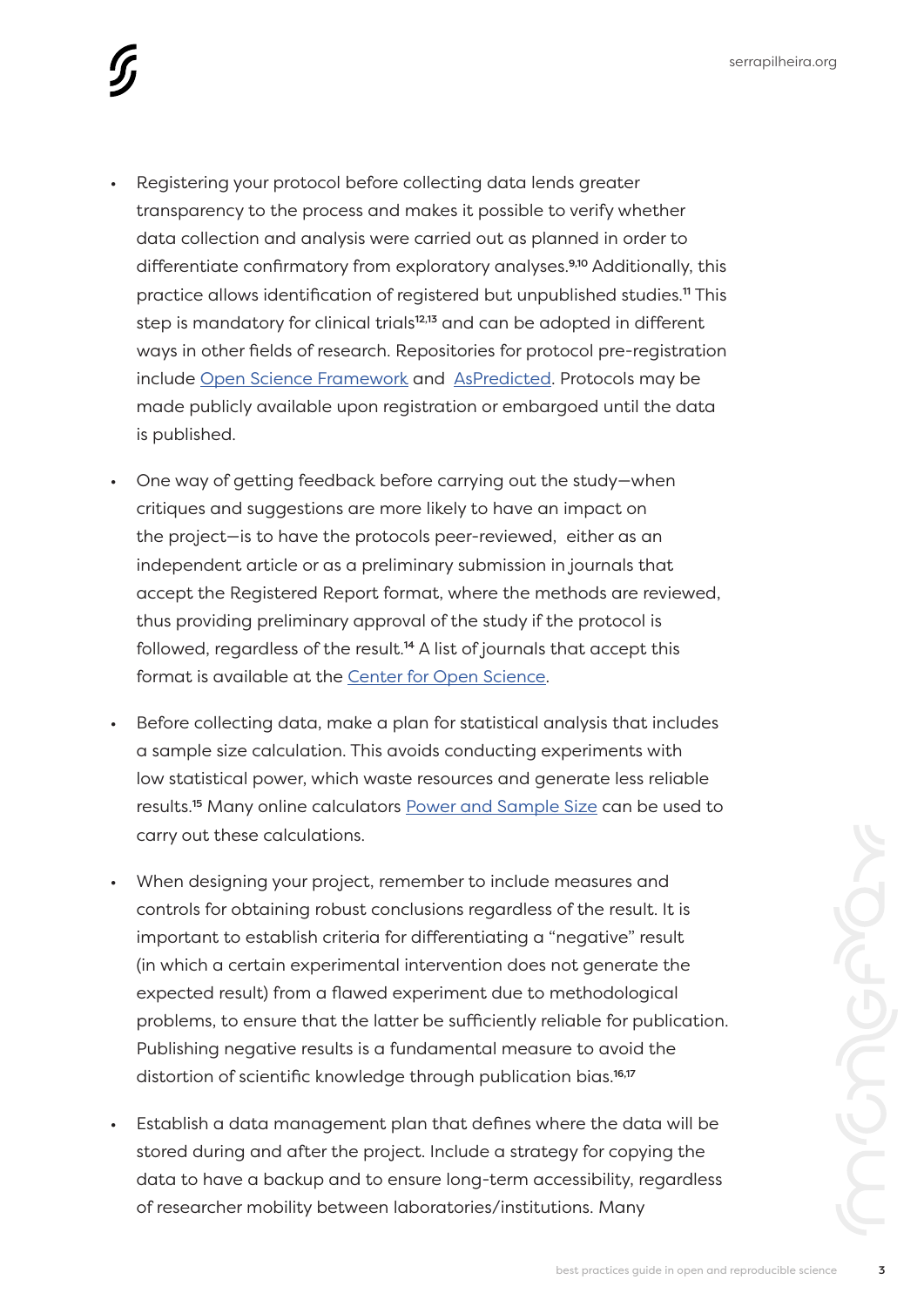repositories, either tied to specific institutions or not, are available for this purpose —a list can be seen at [FAIRsharing.org](https://fairsharing.org/databases/). The [FAPESP](http://www.fapesp.br/gestaodedados/#ferramentas) website also offers guidelines on how to develop a data management plan.

#### Upon running experiments:

- Take measures to control bias, such as blinding experimenters to the identity of the groups while running experiments and evaluating outcomes. Even though the importance of these procedures has been recognized for decades, their adoption by various research areas, like preclinical animal research, is still unacceptably low for a procedure that should be routinely performed.<sup>18</sup>
- Adopt a system for recording protocols and results, such as a lab notebook or an electronic tool that does this job. Train those in charge of data collection and make it clear that recording protocols and results is mandatory and is the documentation of what was done and cannot be erased or adulterated. For more guidelines about laboratory notebooks, see the [National Institutes of Health](https://www.training.nih.gov/assets/Lab_Notebook_508_%28new%29.pdf) website.
- Try to get to know the intra- and inter-laboratory reproducibility of the methods you use. If they have not been established, consider the possibility of replicating key data from your project among different members of your laboratory or among different laboratories. Even though it may not be possible to do this for all data, taking this step can be a valuable practice for confirmatory experiments.<sup>19</sup>
- Establish protocols for quality control and checking of common methodological errors in order to periodically evaluate the quality of the data generated. If such procedures lead to excluding data or experiments, establish criteria so that this takes place before obtaining results and explicitly mention them in your description of methods to keep these exclusions from creating bias in the results.

## Upon analyzing results:

Keep your data organized and document the analyses carried out, just as you would do with experimental findings. If you use your own code for analysis, make sure it is documented and understandable to third parties. Consider integrating your code with your results by using tools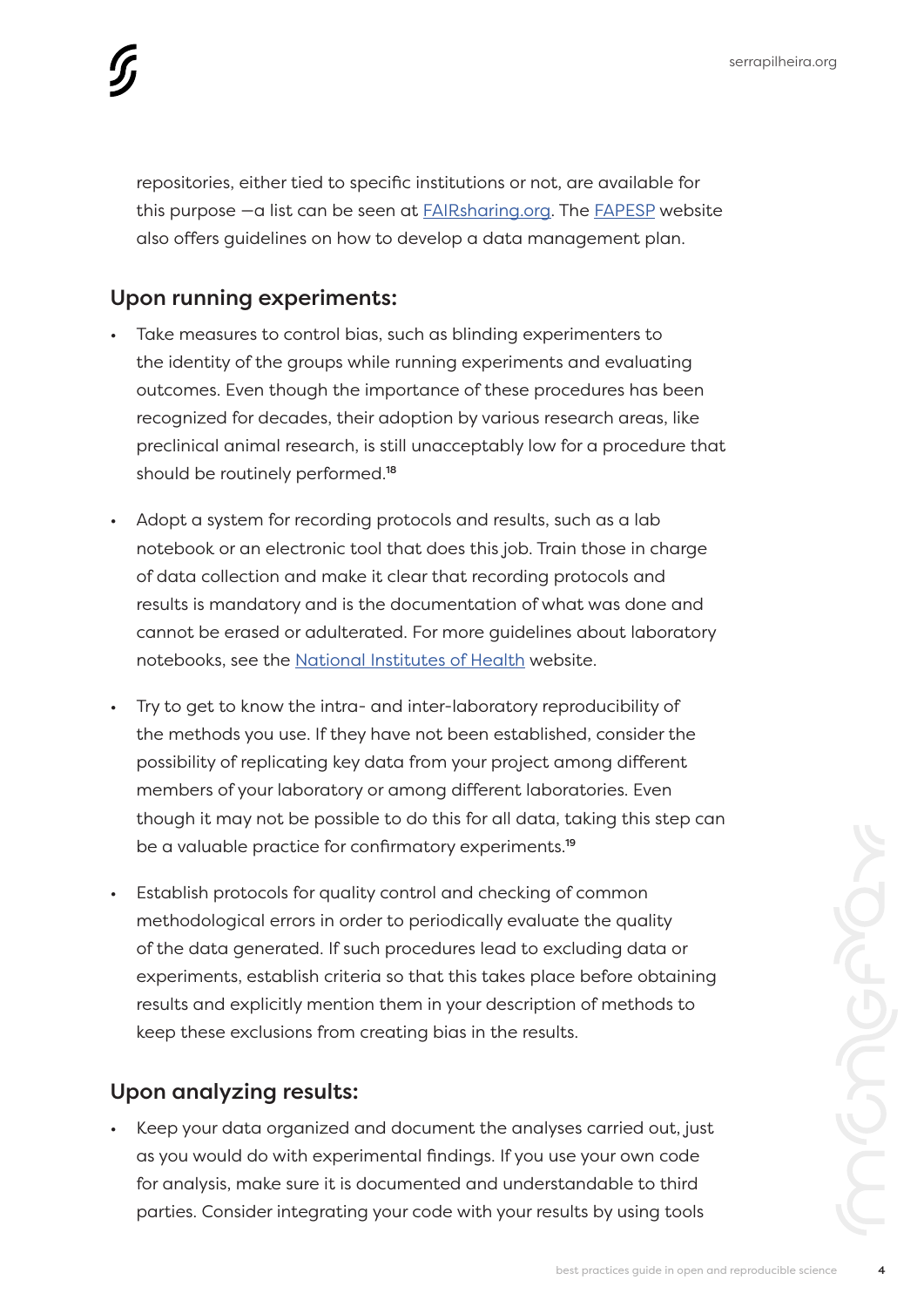like [Jupyter,](http://jupyter.org/) [R Markdown](https://rmarkdown.rstudio.com/), [knitr](https://yihui.name/knitr/) or [Sweave](https://rpubs.com/YaRrr/SweaveIntro), which allow one to easily repeat analyses and simulations.

- When using inferential statistics, remember that this process makes assumptions about data and requires hypotheses to be established a priori — and ideally registered beforehand. We are not opposed to the use of exploratory analyses; however, they must be clearly described as such and set apart from analyses designed to test a priori hypotheses.20 Data-driven statistical models, such as those generated through machine learning, must be tested in sets of data that are different from those in which they were generated in order to avoid circularity in the analyses.<sup>21,22</sup>
- Avoid the common dichotomy between "significant" and "nonsignificant" results. If you use frequentist statistics, provide exact P-values and interpret them in terms of the plausibility of your hypothesis and the statistical power of the experiment before considering that a result is probably true.23,24 If desired, this type of logic can also be formalized in Bayesian analyses that take the a priori probability attributed to a hypothesis into consideration.
- Keep in mind that statistical significance and effect magnitude are different concepts and consider alternatives for clearly expressing both of these attributes upon presenting your data, such as using effect size measures associated with confidence intervals.<sup>25</sup>
- Regardless of the results of your analyses, keep in mind that any inference based on a sample includes the possibility of error. Be candid when expressing uncertainty, both for positive and negative results, and address the limitations of your methods and analyses in discussing your results.

#### Upon publishing results:

• Use open access platforms for publication. These may include both open access journals (gold open access) and depositing of article versions in public repositories (green open access). For more information regarding open access, visit the [Budapest Open Access](https://www.budapestopenaccessinitiative.org/)  [Initiative](https://www.budapestopenaccessinitiative.org/) and [cOAlition S](https://www.scienceeurope.org/coalition-s/) websites Regarding the green route, most publishers have policies that are compatible with the depositing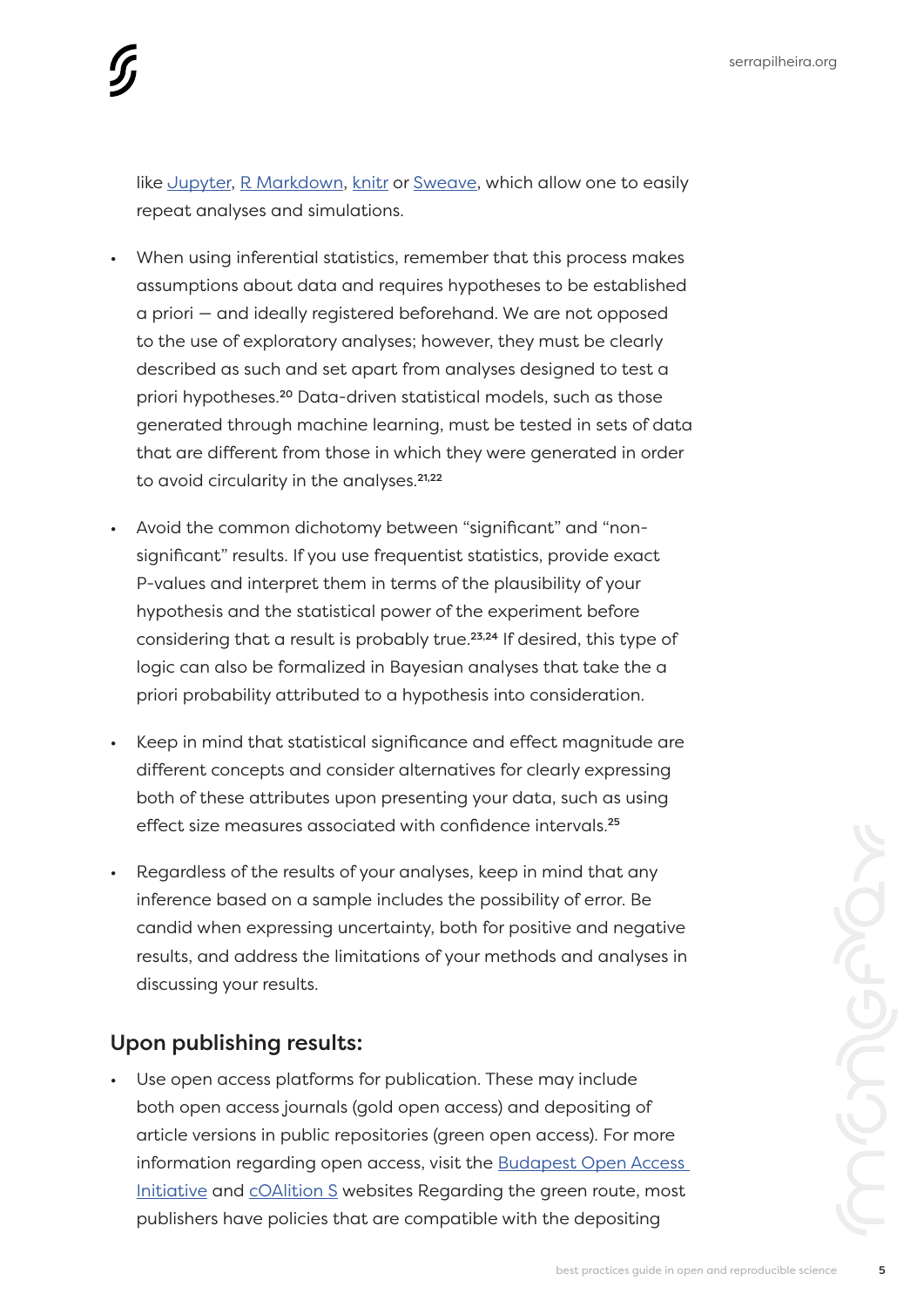of pre- and post-print versions— to check the polices of a particular publisher or journal, visit [SHERPA/RoMEO](http://www.sherpa.ac.uk/romeo/index.php). Upon publishing or depositing an article, use sharing options that guarantee that the article can be used and redistributed, such as [Creative Commons](https://creativecommons.org/licenses/) licenses.

- Should you choose open access journals that charge publication fees (noting that this is not the only way of guaranteeing open access), aim to make sure that they have a real peer review system and do not fall under the category of "predatory journals." A list of open access journals that meet minimum quality control standards can be found at [Directory](https://doaj.org/)  [of Open Access Journals.](https://doaj.org/)
- Deposit your articles as preprints before or upon submission in repositories such as [arXiv](https://arxiv.org/), [bioRxiv,](http://biorxiv.org/) [chemRxiv](https://chemrxiv.org/), [PsyArXiv](https://psyarxiv.com/), [medRxiv](https://medrxiv.org/) and others (a wide-ranging list is periodically updated at [Research](https://researchpreprints.com/preprintlist/)  [Preprints\)](https://researchpreprints.com/preprintlist/). Using preprints accelerates the scientific process and is compatible with submitting articles to most journals (to search specific policies, see [SHERPA/RoMEO](http://www.sherpa.ac.uk/romeo/index.php) ou a [Wikipedia](https://en.wikipedia.org/wiki/List_of_academic_journals_by_preprint_policy)). After peer review, update your preprint so that it is as close to the final publication as possible this will also act as a way of achieving green open access.
- Citing preprints in scientific articles and commenting on preprints (i.e. post-publishing peer review) is also encouraged. Furthermore, preprints should be considered to be valid scientific production for evaluating projects and researchers. For more information about preprints, especially in the life sciences, visit [ASAPbio.](http://asapbio.org/)
- Describe your methodology as broadly as possible so that other researchers can replicate your results. If the journal has space restrictions or word limits, provide supplementary material or deposit the protocol in a repository, ideally using platforms made for this purpose such as [protocols.io](http://protocols.io/). If there are reporting guidelines available for your field of research, use them as a checklist on what needs to be described. For a collection of guidelines in the field of the health and life sciences, visit the [Equator Network.](http://www.equator-network.org/)
- Fully share the data from your research upon submitting your article. The data can be included as supplementary material or deposited in repositories, be they institutional, general (e.g. [Zenodo](https://zenodo.org/), [Dryad,](http://datadryad.org/) [figshare,](https://figshare.com/)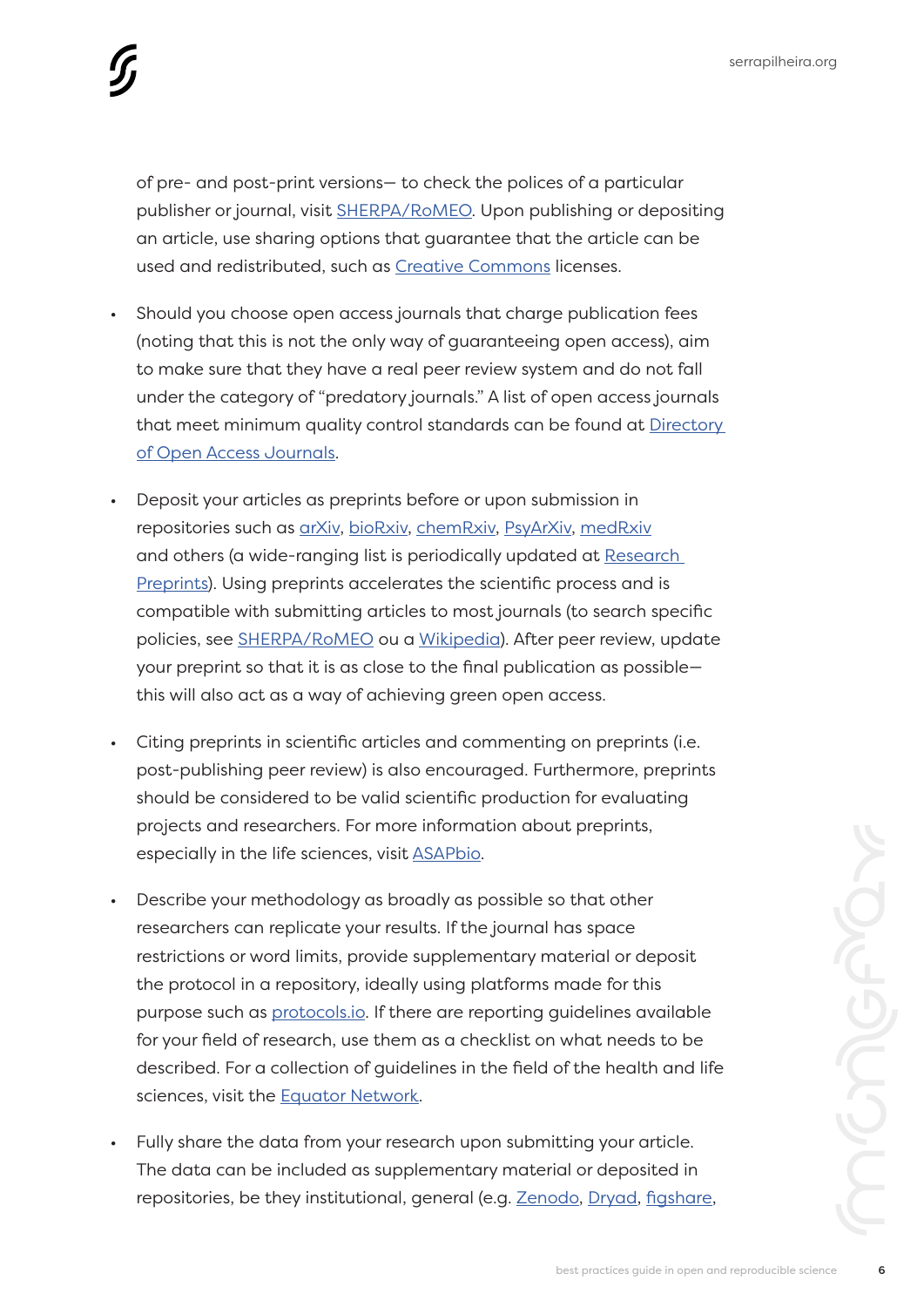[Dataverse\)](https://dataverse.org/) or specialized in nature. A list of repositories by area is available at [FAIRsharing.org.](https://fairsharing.org/databases/) If there is consensus about standardizing data in your field, you should adopt structured formats. Otherwise, include a manual describing the data, as well as metadata to make them accessible to automated searches. In any case, make sure that your data have a DOI for citation. Merely stating that data will be made available upon contacting the authors is insufficient, as such a practice does not quarantee access. 27,28 For more information about the principles of depositing scientific data, check the [FAIR principles](https://www.nature.com/articles/sdata201618).

- When it comes to sensitive data that cannot be shared in full, such as personal information of volunteers or data that requires protection due to intellectual property issues, consider whether they can at least be made partially available (e.g., by removing personal information to guarantee volunteers' anonymity) or after an embargo (e.g., after intellectual property is established). For more information about data privacy, see the Brazilian [General Law for Data Protection](http://www.planalto.gov.br/ccivil_03/_ato2015-2018/2018/lei/L13709.htm) and the [guidelines of the European](https://ec.europa.eu/research/participants/data/ref/h2020/grants_manual/hi/ethics/h2020_hi_ethics-data-protection_en.pdf)  [Commission](https://ec.europa.eu/research/participants/data/ref/h2020/grants_manual/hi/ethics/h2020_hi_ethics-data-protection_en.pdf) regarding the protection of data used in research.
- Should your research study use code developed by you or a third party, include it as supplementary information or deposit it in a repository like [GitHub.](https://github.com/) Prioritize open source languages like [R](https://www.r-project.org/) or [Python,](https://www.python.org/) but make your code available even if you work with a proprietary language. Again, consider integrating the code into your results with tools like [Jupyter,](http://jupyter.org/) [R Markdown,](https://rmarkdown.rstudio.com/) [knitr](https://yihui.name/knitr/) or [Sweave](https://rpubs.com/YaRrr/SweaveIntro). Cite third-party codes and databases with their respective DOIs in your research in order to recognize them as valid scientific outputs.
- Attribute authorship in a way that is fair and compatible with the criteria in your area of research. Even though these may vary depending on the field, general guidelines can be found at the [Comittee on Publication Ethics](https://publicationethics.org/authorship)  [\(COPE\),](https://publicationethics.org/authorship) and several areas and journals use the criteria of the [International](https://publicationethics.org/authorship)  [Committee of Medical Journal Editors](https://publicationethics.org/authorship). For greater clarity, we recommend that the contributions of each author be detailed in a separate section, ideally using standardized taxonomies like [CRedIT.](https://www.casrai.org/credit.html)
- If you have any conflict of interest related to your results—be it financial or otherwise—be transparent by stating it when publishing and presenting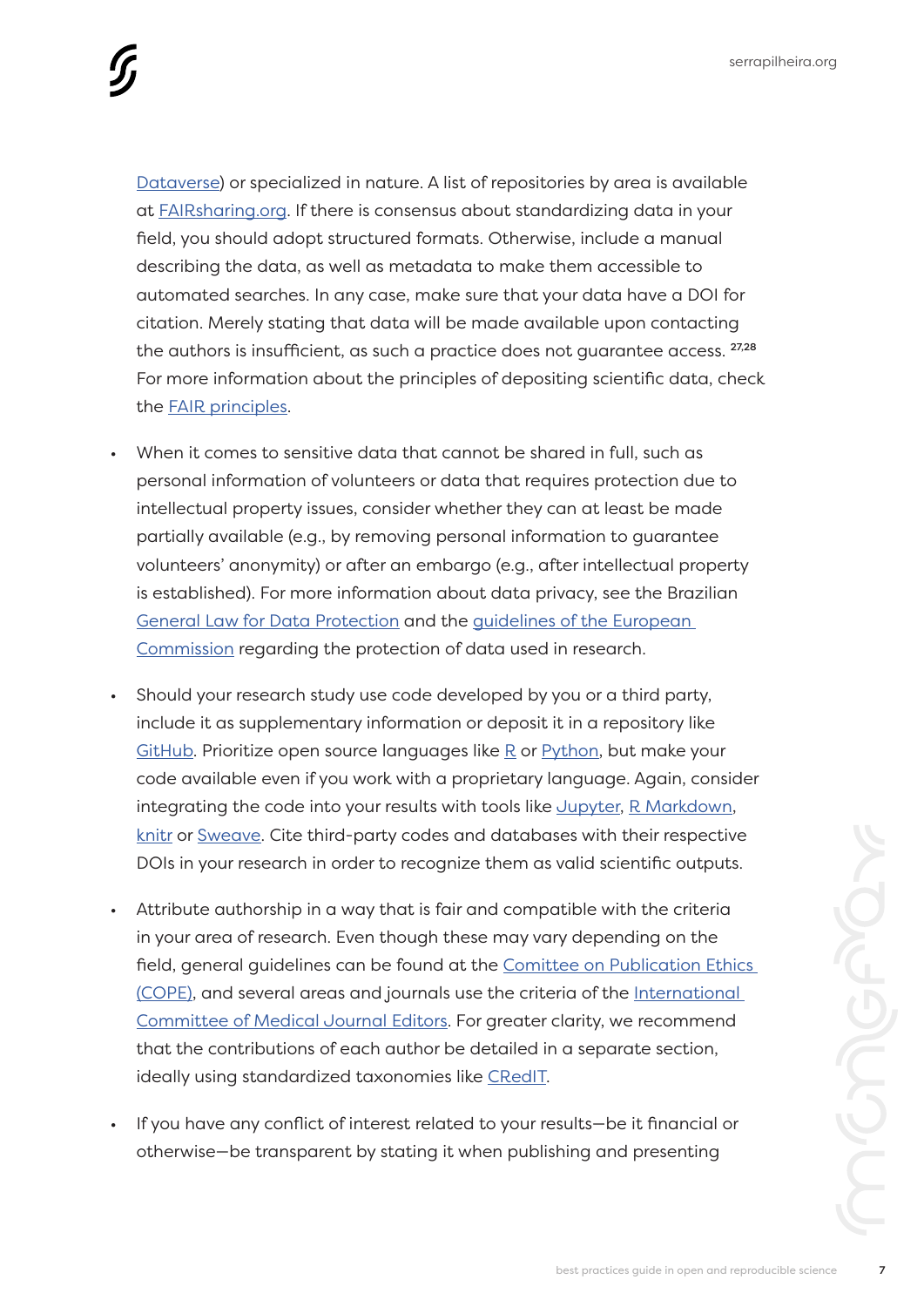results. Although conflicts of interest are inevitable at times, taking measures to minimize them contributes to the impartiality and integrity of your research findings. For more information and definitions regarding conflicts of interest, visit [COPE](https://publicationethics.org/competinginterests).

#### Always:

- Engage in discussions about open and reproducible science, especially when it comes to training new scientists. Provide your students and collaborators with the right incentives, making it clear that you will evaluate them by the effort and rigor they invest in the research, and not for the result obtained. Raise issues related to scientific reliability in discussions with your research group and institution, and stay connected to literature on this topic.<sup>29,30</sup>
- When evaluating your peers as an editor, reviewer or committee member, take into account the evaluated researcher's scientific rigor, transparency and commitment to open science. Always be skeptical and consider whether the results you are evaluating are solid and reliable before asking about their impact.
- Consider science as a practice that needs constant review. Value, discuss or perform confirmatory replication studies in your field of research.<sup>31</sup> Register and publish your attempts at replication, regardless of whether they are successful. Engage in the evaluation of published science by participating in post-publication peerreview forums like [PubPeer](https://pubpeer.com/), and the comment sections of journals and preprint repositories. When considering working as a reviewer for journals, prioritize those that make revisions available,<sup>32</sup> either signed or anonymous. Be courteous and respectful at all times by giving constructive criticism that contributes to the advancement of science.
- Likewise, be open to criticism from colleagues and do not see critiques of your data as personal attacks. Be open to the possibility of correcting and reanalyzing your data by collaborating with your critics whenever possible. If mistakes or inconsistencies are found, be transparent when admitting them and use existing mechanisms for making corrections and retractions in the literature. Remember that admitting mistakes honestly is not a blemish on the researcher's reputation, and that the ethical consequences of not correcting them are far more serious.<sup>33</sup>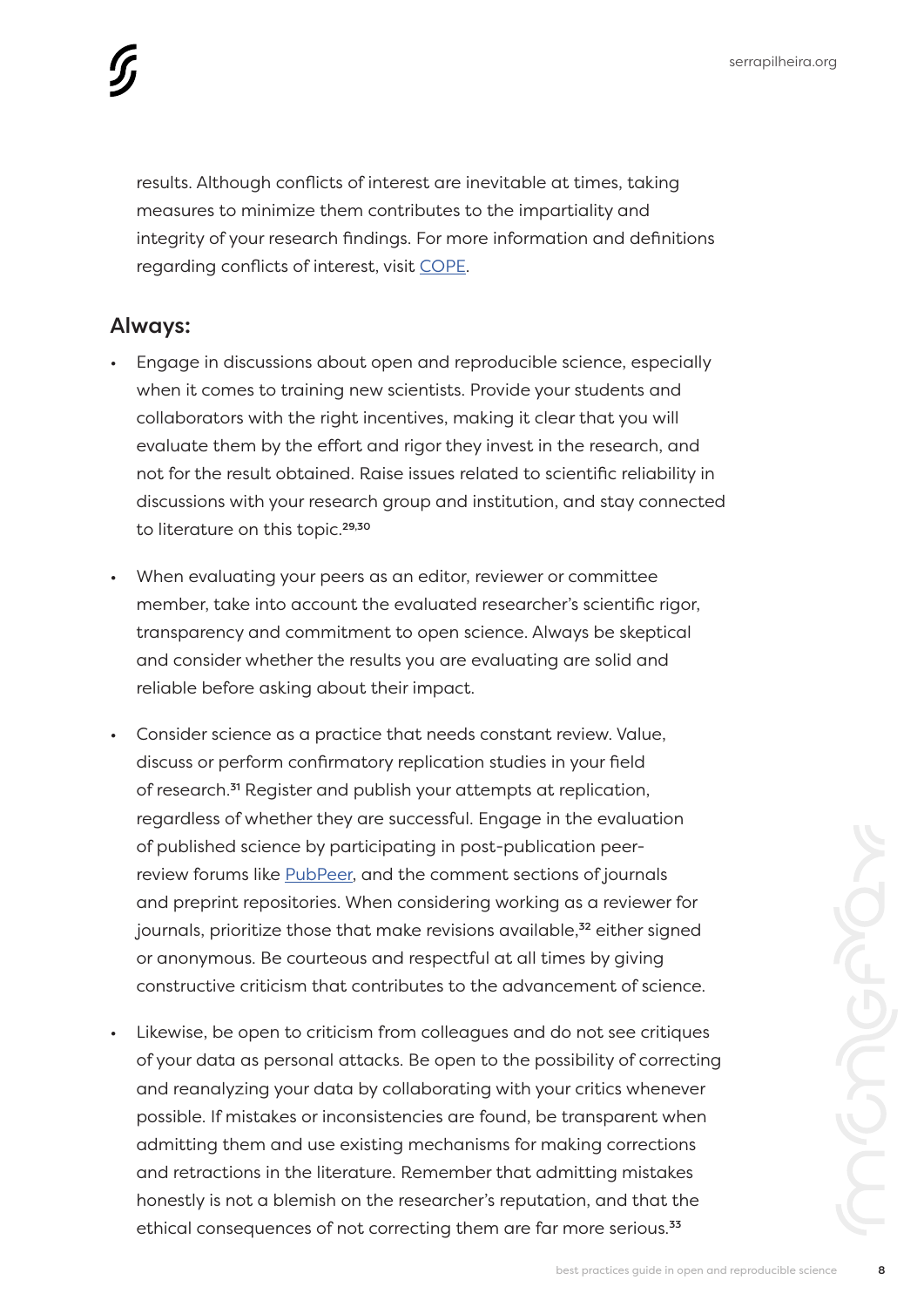*\_\_\_\_\_\_\_*

The recommendations made in this guide were developed by Olavo Amaral (Institute of Medical Biochemistry Leopoldo de Meis at the Federal University of Rio de Janeiro) and reviewed by grantees of the Serrapilheira Institute working in different fields of research. Coordination: Cristina Caldas. Editing and review: Maria Emilia Bender and John Ellis.

Serrapilheira Institute Director President: Hugo Aguilaniu Director of Scientific Research: Cristina Caldas Director of Science Outreach: Natasha Felizi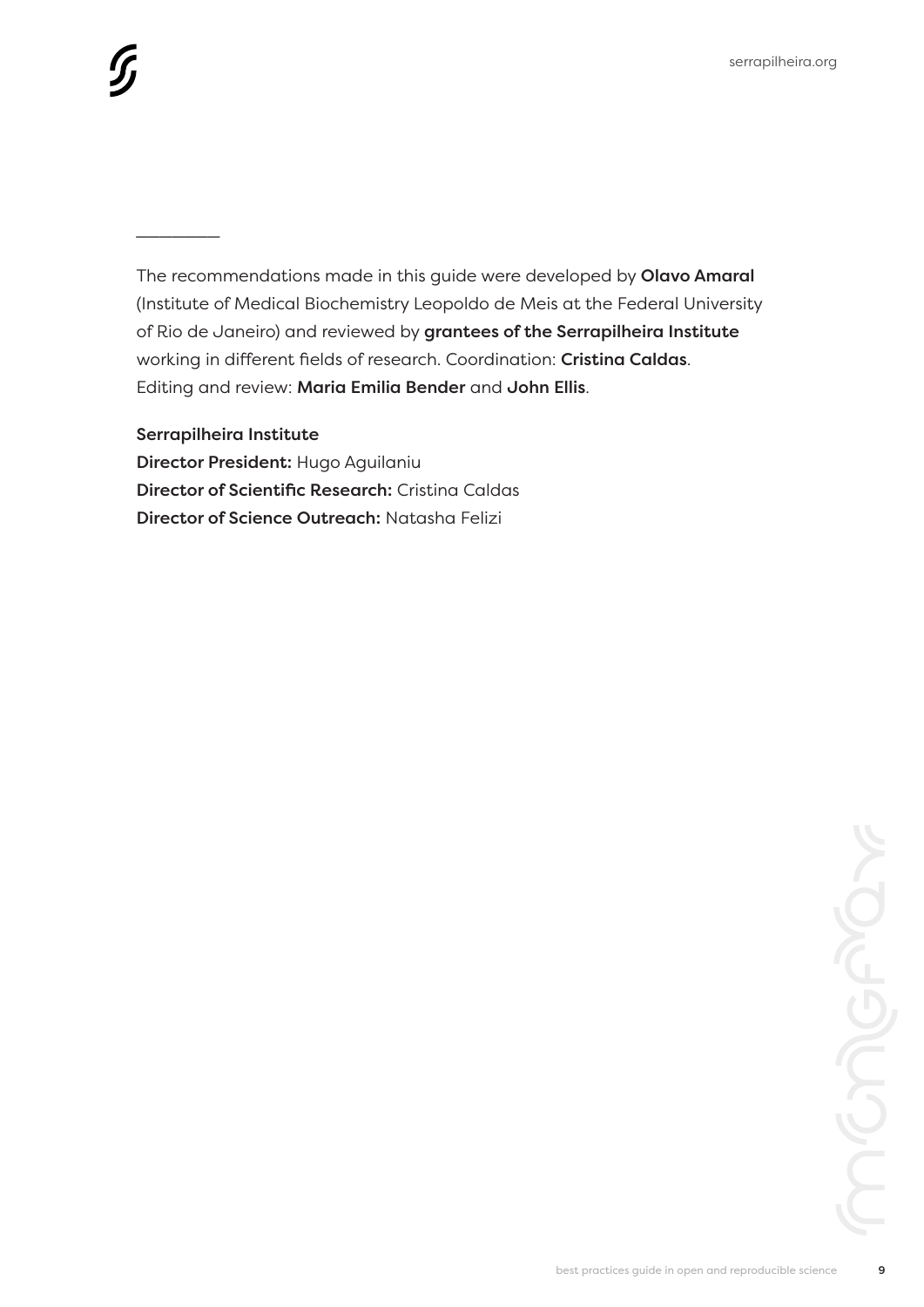#### References

- 1. Merton RK. The normative structure of Science. In: Merton, RK. *The Sociology of Science: Theoretical and Empirical Investigations*. Chicago, University of Chicago Press, 1942. <https://doi.org/10.2307/2576098>
- 2. Piwowar H, Priem J, Larivière V et al. The state of OA: a large-scale analysis of the prevalence and impact of Open Access articles. *PeerJ* 2018; 6: e4375. <https://doi.org/10.7717/peerj.4375>
- 3. Alsheikh-Ali AA, Qureshi W, Al-Mallah MH, Ioannidis JPA. Public availability of published research data in high-impact journals. *PLoS One* 2011; 6: e23457. <https://doi.org/10.1371/journal.pone.0024357>
- 4. Iqbal SA, Wallach JD, Khoury MJ, Schully SD, Ioannidis JPA. Reproducible research practices and transparency across the biomedical literature. *PLoS Biol* 2016; 14: e1002333 <https://doi.org/10.1371/journal.pbio.1002333>
- 5. Open Science Collaboration. Estimating the reproducibility of psychological science. *Science* 2015; 349: aac4716. <https://doi.org/10.1126/science.aac4716>
- 6. Begley CG, Ellis LM. Drug development: Raise standards for preclinical cancer research. *Nature* 2012; 483: 531–533. <https://doi.org/10.1038/483531a>
- 7. Prinz F, Schlange T, Asadullah K. Believe it or not: how much can we rely on published data on potential drug targets? *Nat Rev Drug Discov* 2012; 10: 712.<https://doi.org/10.1038/nrd3439-c1>
- 8. Higgins JPT, Green S (eds). *Cochrane Handbook for Systematic Reviews of Intervention*. Version 5.1.0. The Cochrane Collaboration, 2011. Disponível em <http://www.handbook.cochrane.org>. <https://doi.org/10.1002/9780470712184>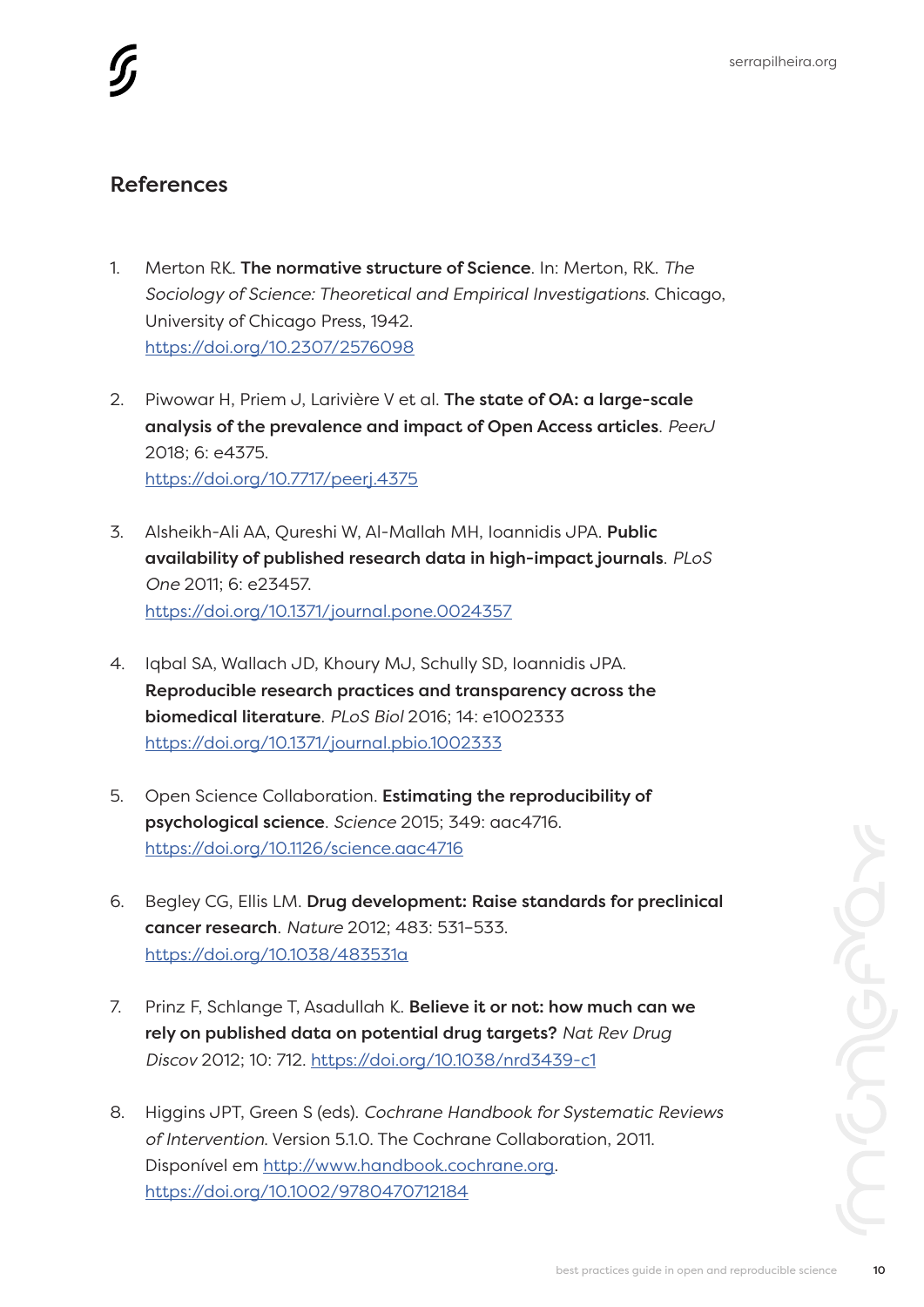- 9. Kimmelman J, Mogil JS, Dirnagl U, Distinguishing between exploratory and confirmatory preclinical research will improve translation. *PLoS Biol* 2014; 12: e1001863. [https://doi.org/10.1371/journal.pbio.1001863](https://journals.plos.org/plosbiology/article?id=10.1371/journal.pbio.1001863)
- 10. Nosek BA, Ebersole CR, DeHaven AC, Mellor DT. The preregistration revolution. *Proc Nat Acad Sci USA* 2018; 115: 2600-2606. <https://doi.org/10.1073/pnas.1708274114>
- 11. Goldacre B, DeVito N, Heneghan C, Lane S, Stephens R. Introducing unreported clinical trial of the week. *BMJ blog*, disponível em [https://](https://blogs.bmj.com/bmj/2018/03/29/it-is-time-to-fix-the-problem-of-unreported-clinical-trials/) [blogs.bmj.com/bmj/2018/03/29/it-is-time-to-fix-the-problem-of](https://blogs.bmj.com/bmj/2018/03/29/it-is-time-to-fix-the-problem-of-unreported-clinical-trials/)[unreported-clinical-trials/](https://blogs.bmj.com/bmj/2018/03/29/it-is-time-to-fix-the-problem-of-unreported-clinical-trials/)
- 12. Zarin D, Tse T, Williams RJ, Califf RM. The ClinicalTrials.gov results database – update and key issues. *N Engl J Med* 2011; 364: 852-860. <https://doi.org/10.1056/nejmsa1012065>
- 13. World Health Organization. International Clinical Trials Registry Platform (ICTRP). Disponível em<https://www.who.int/ictrp/en/>
- 14. Chambers C, Munafò M et al. Trust in science would be improved by study pre-registration. *Guardian*, 5/6/2013. Disponível em: [https://](https://www.theguardian.com/science/blog/2013/jun/05/trust-in-science-study-pre-registration) [www.theguardian.com/science/blog/2013/jun/05/trust-in-science](https://www.theguardian.com/science/blog/2013/jun/05/trust-in-science-study-pre-registration)[study-pre-registration](https://www.theguardian.com/science/blog/2013/jun/05/trust-in-science-study-pre-registration)
- 15. Button KS, Ioannidis JP, Mokrysz C et al. Power failure: why small sample size undermines the reliability of neuroscience. *Nat Rev Neurosci* 2013; 14: 365-376.<https://doi.org/10.1038/nrn3475>
- 16. Dwan K, Altman DG, Arnaiz JA et al. Systematic review of the empirical evidence of study publication bias and outcome reporting bias. *PLoS One* 2008; 3: e3081. <https://doi.org/10.1371/journal.pone.0003081>
- 17. Moorthy VS, Karam G, Vannice KS, Kieny MP. Rationale for WHO's new position calling for prompt reporting and public disclosure of interventional clinical trial results. *PLoS Med* 2015; 12: e1001819. <https://doi.org/10.1371/journal.pmed.1001819>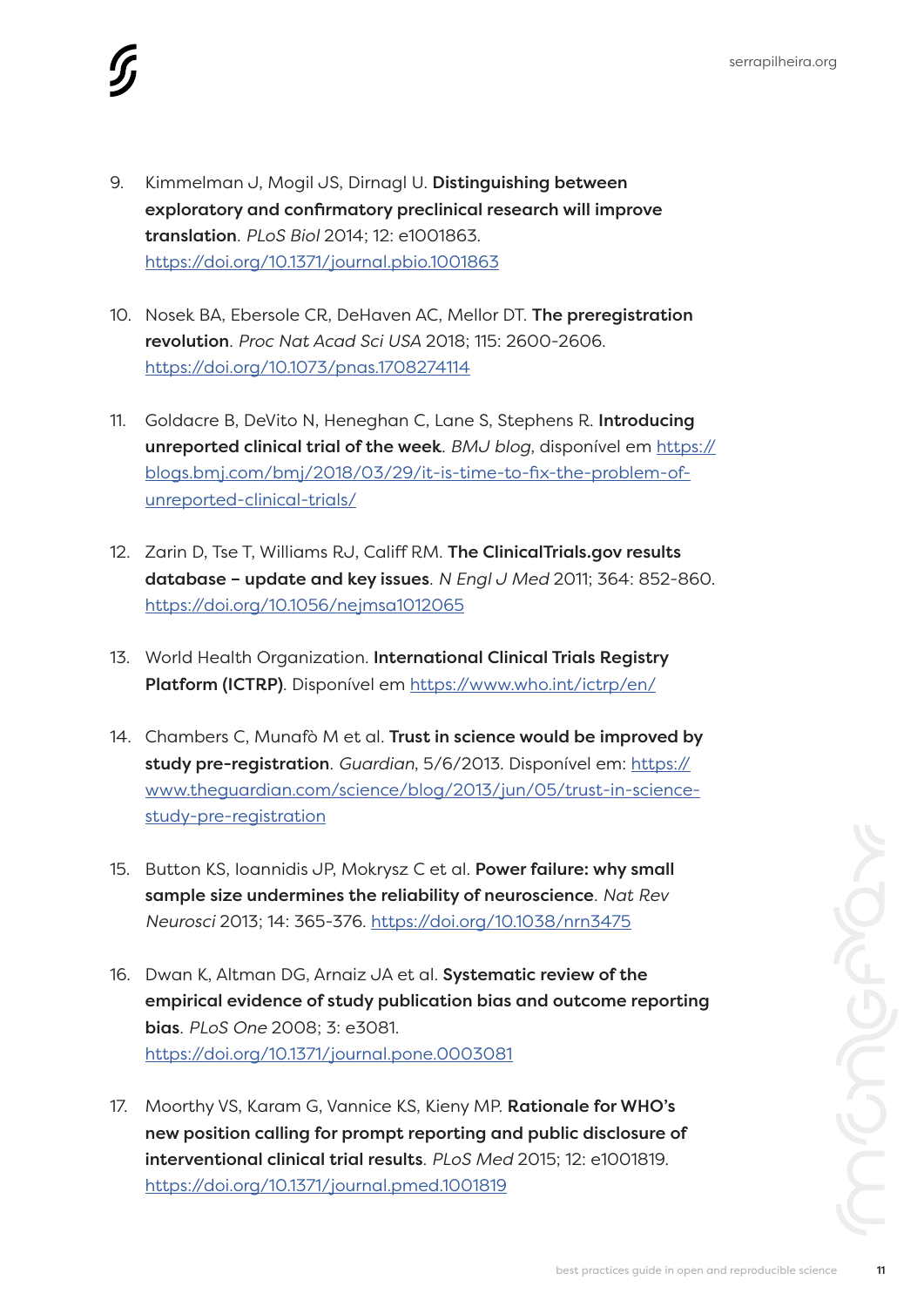- 18. Macleod MR, McLean AL, Kyriakopoulou A. et al. Risk of bias in reports of in vivo research: a focus for improvement. *PLoS Biol* 2015; 13: e1002273. <https://doi.org/10.1371/journal.pbio.1002273>
- 19. Mogil JS, Macleod MR. No publication without confirmation. *Nature* 2017; 542: 409-411. <https://doi.org/10.1038/542409a>
- 20. Kerr NL. HARKing: hypothesizing after the results are known. *Pers Soc Psychol Rev* 1998; 2: 196-217. [https://doi.org/10.1207/s15327957pspr0203\\_4](https://doi.org/10.1207/s15327957pspr0203_4)
- 21. Kriegeskorte N, Simmons WK, Bellgowan PSF, Baker Cl. Circular analysis in systems neuroscience: the dangers of double dipping. *Nat Neurosci* 2009; 12:535-540. <https://doi.org/10.1038/nn.2303>
- 22. Baştanlar Y, Özuysal M. Introduction to machine learning. *Methods Mol Biol* 2014; 1107:105-128. [https://doi.org/10.1007/978-1-62703-748-8\\_7](https://doi.org/10.1007/978-1-62703-748-8_7)
- 23. Gigerenzer G. Statistical rituals: the replication delusion and how we got there. *Adv Meth Pract Psychol Sci* 2018; 1: 198-218. <https://doi.org/10.1177/2515245918771329>
- 24. Nuzzo R. Statistical errors. *Nature* 2014; 506: 150-152. <https://doi.org/10.1038/506150a>
- 25. Cumming G. The new statistics: why and how. *Psychol Sci* 2014; 25: 7-29.<https://doi.org/10.1177/0956797613504966>
- 26. Clark J, Smith R. Firm action needed on predatory journals. *BMJ* 2015: 350. <https://doi.org/10.1136/bmj.h210>
- 27. Hardwicke TE, Ioannidis, JPA. Populating the Data Ark: an attempt to retrieve, preserve, and liberate data from the most highly-cited psychology and psychiatry articles. *PLoS One* 2018; 13: e0201856. <https://doi.org/10.1371/journal.pone.0201856>